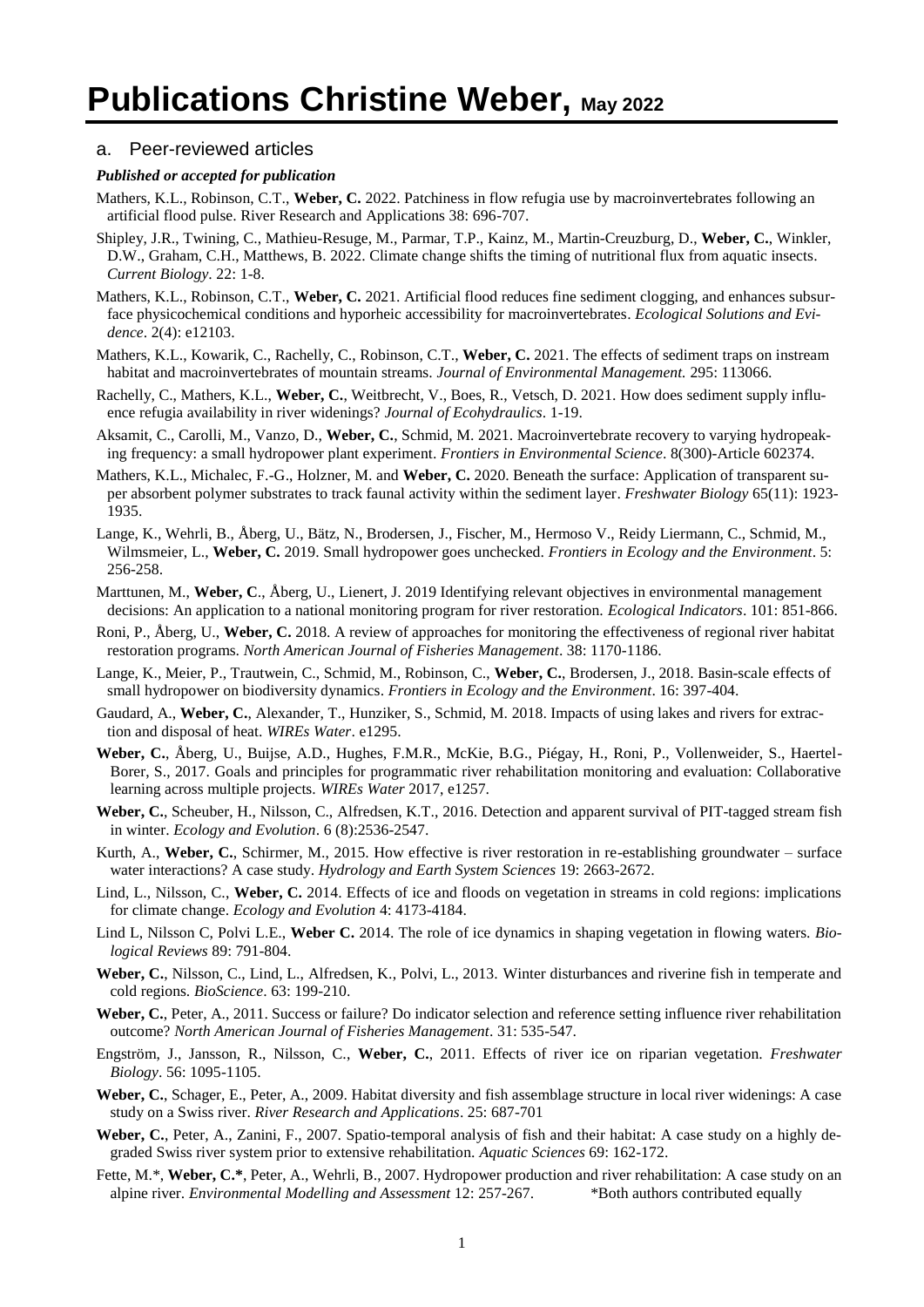Woolsey S., Capelli F., Gonser T., Hoehn E., Hostmann M., Junker B., Paetzold A., Roulier C., Schweizer S., Tiegs S., Tockner K., **Weber C.**, Peter A., 2007. Assessing river restoration: Indicator selection based on project objectives. *Freshwater Biology* 52: 752-769.

#### *In revision or submitted*

- Hoffmann, S.\*, **Weber, C.**\*, Mitchell, C. Leading, synthesizing, learning three key components and their interactions in inter- and transdisciplinary research *BioScience.* \*Both authors contributed equally
- Bätz, N.\*, Judes, C.\*, **Weber, C.** Habitat dynamics in hydropeaking rivers: the impact of flow frequency and duration on patch-scale habitat dynamics. *River Research and Applications*. \*Both authors contributed equally
- Kowarik, C., Martin-Creuzburg, D., Mathers, K.L., **Weber, C.**, Robinson, C.T. Stream degradation affects aquatic resource subsidies to riparian ground-dwelling spiders. *Science of the total Environment*.

## b. Other articles

#### *Published*

- Friese, N., **Weber, C.**, Rachelly, C., Weitbrecht, V., Bätz, N. 2022. Kleinräumige baulich-morphologische Massnahmen in der Schwall-Sunk-Sanierung: Wirksamkeit für das Makrozoobenthos? *Wasser Energie Luft* 114(1): 9-17.
- Friese, N., **Weber, C.**, Rachelly, C., Weitbrecht, V., Bätz, N. 2022. Mesures morphologiques ponctuelles dans le cadre de l'assainissement des éclusées : quels bénéfices pour le macrozoobenthos ? *Wasser Energie Luft* 114(1): 18-28.
- Mathers, K.L., Robinson, C.T., **Weber, C.**, Wood, P. (2022). The importance of substrate heterogeneity and vertical hydrological connectivity for ecological diversity. *Proceedings of the International Symposium on Bedload Management* 11-15.
- Sprecher, L., Baumgartner, S., Thomas, G., **Weber, C**., 2020. Zwei Elemente ein Ziel: wirkungsvolle Revitalisierungen. *Ingenieurbiologie* 20 (4): 20-27.
- Sprecher, L., Baumgartner, S., Thomas, G., **Weber, C**., 2020. Deux éléments un but : Des revitalisations efficaces. *Ingenieurbiologie* 20 (4): 12-19.
- **Weber, C.**, Lange, K., Bätz, N., Schmid, M., Wehrli, B., 2020. Kleine Anlage kleiner Eingriff? Auswirkungen von Kleinwasserkraftwerken auf Fliessgewässer. *Wasser Energie Luft* 112 (1): 35-40.
- **Weber, C.**, Sprecher, L., Åberg, U., Thomas, G., Baumgartner, S., Haertel-Borer, S., 2020. Wirkungskontrollen mit Wirkung: Gemeinsam lernen für Revitalisierungen. *Wasser Energie Luft* 112 (1): 41-47.
- **Weber, C.**, 2018. Mögen Biber und Forelle die Rolling Stones? Über Kies und Co in kleinen Gewässern. *Ingenieurbiologie* 18 (4): 21-28.
- Bätz, N., **Weber, C.** 2018. Hydropeaking mitigation in Switzerland: collaborative learning between research and practice. Proceedings to the I.S. Rivers Conference in Lyon.
- Thomas, G., Åberg, U., **Weber, C.** 2018. Towards a collaborative learning in river restoration in Switzerland. Proceedings to the I.S. Rivers Conference in Lyon.
- **Weber, C.** 2018. Comparing apples and oranges? Accounting for project diversity in monitoring and evaluation programs for river restoration. Proceedings to the I.S. Rivers Conference in Lyon.
- Fink, S., Belser, A., Juez, C., Scheidegger, C., Weber, C., Vetsch, D. 2018. "Lebensraum Gewässer Sedimentdynamik und Vernetzung", ein Projekt im Forschungsprogramm "Wasserbau und Ökologie". *N + L Inside*: 18(4): 27-32.
- Vetsch, D., Di Giulio, M., Franca, M.F., Juez, C., Scheidegger, C., **Weber, C.**, 2018. Erkenntnisse aus dem Projekt "Geschiebe- und Habitatsdynamik". *Wasser Energie Luft* 110 (3):195-200.
- Vetsch, D., Allen, J., Belser, A., Boes, R., Brodersen, J., Fink, S., Franca, M.F., Juez, C., Nadyeina, O., Robinson, C., Scheidegger, C., Schleiss, A., Siviglia, A., **Weber, C.**, Weitbrecht, V., 2018: Lebensraum Gewässer -Sedimentdynamik und Vernetzung. Forschungsprogramm «Wasserbau und Ökologie». *Wasser Energie Luft* 110 (1): 19-24.
- Fischer, M., Hemund, C., Zbinden, S., Müller, W., Vollenweider, S., Härtel-Borer, S., **Weber, C.**, 2017 Die Revitalisiererinnen und Revitalisierer. Gemeinsam für mehr Dynamik und Vielfalt. *Aqua& Gas.* 11: 78-83.
- Vetsch, D., **Weber, C.**, Scheidegger, C., and Franca, M. F. 2016. Freier Lauf für Fliessgewässer. *Der Bauingenieur* 4:10- 11.
- **Weber, C.**, Junker, J. 2015. Reha für Rhein und Co. *VSAO Journal* 4: 32-34.
- Hanus, E. **Weber, C.** 2015. Les cours d'eau dans les aires protégées de Suisse : distribution, état écologique et protection. *Bulletin de l'ARPEA* 265: 19-26.
- **Weber, C.**, Bösiger, R., Peter, A., Vollenweider, S. 2015. Fischwanderung in genutzten Gewässern Herausforderungen und Lösungen. *WasserWirtschaft* 7/8: 109-112.
- **Weber, C.**, Bösiger, R., Peter, A., Vollenweider, S. 2015. Fischwanderung in genutzten Gewässern Herausforderungen und Lösungen. *Wasser Energie Luft* 2015 (1): 73-76.
- **Weber, C.**, Schmid, M. 2014. Wasserkraftnutzung im Wasserschloss Schweiz: Herausforderungen aus ökologischer Sicht. *WSL Berichte* 21: 7-15.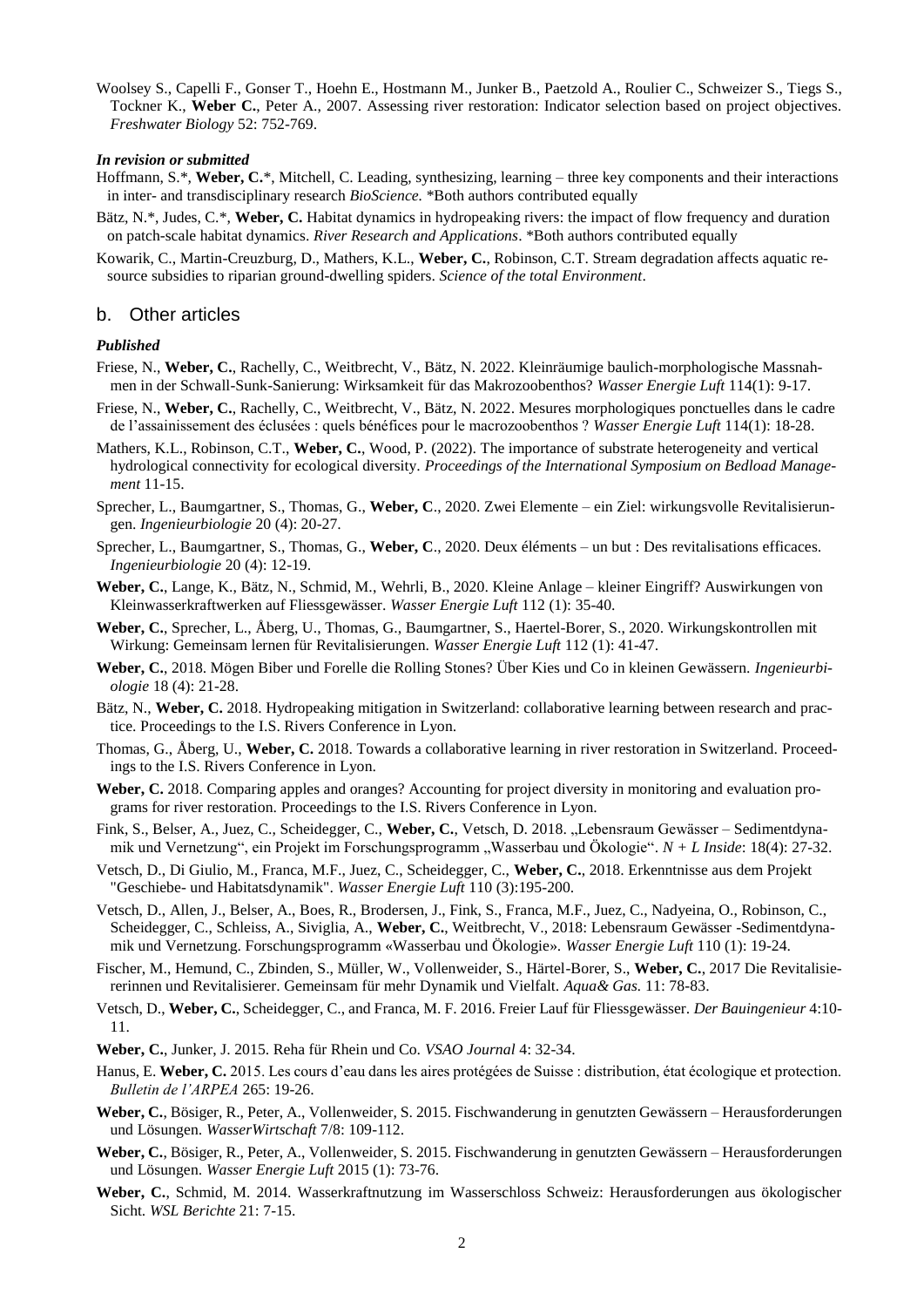- Schleiss, A., Boes, R., Brodersen, J., Doering, M., Franca, M.J., Nadyeina, O., Pfister, M., Robinson, C., Scheidegger, C., Vetsch, D., **Weber, C.**, Weitbrecht, V., and Werth, S. 2014. Geschiebe- und Habitatsdynamik – Forschungsprogramm «Wasserbau und Ökologie». *Wasser Energie Luft* 106: 117-122.
- Scheidegger, C., **Weber, C.**, Schleiss, A., Vetsch, D., Boes, R., Brodersen, J., Doering, M., Franca, M.F., Nadyeina, O., Pfister, M., Robinson, C., Weitbrecht, V., Werth, S., 2014. Forschungsprogramm "Wasserbau und Ökologie": Geschiebe- und Habitatsdynamik. *N + L Inside* 14: 20-24.
- **Weber, C.**, 2013. Schweizer Fliessgewässer im Spannungsfeld zwischen Schutz und Nutzung. Beiträge zur Fachtagung am 27. und 28. Juni 2013 in Obernach. *Berichte des Lehrstuhls und der Versuchsanstalt für Wasserbau und Wasserwirtschaft* 128: 259-268.
- Zanini F., Zanini E., **Weber C.**, 2009. Dynamique des paysages et qualité écologique de la plaine du Rhône en amont du Léman, de 1850 à 2003. *Cahiers de Vallesia*. 21: 103-114.
- Peter, A., Hostmann, M., Roulier, C., Schager, E., **Weber, C.**, Woolsey, S., 2008. River restoration the long road to success? *Proceedings of the 4th ECCR International Conference on River Restoration* 593-598.
- **Weber, C.**, Göggel, W., Langhans, S., 2008. Aufwertungen in Fliessgewässern planen: Die Methode Ökomorphologie Stufe S. *Ingenieurbiologie* 8 (3): 4-8.
- **Weber, C.**, Peter, A., 2008. Was Fische wollen oder Flussrevitalisierungen als Herausforderung. *natur und mensch* 50  $(2): 5-8.$
- **Weber, C.**, Peter, A., 2008. How natural is the rehabilitated River Thur? *Annual Report Eawag* 2007: 30.
- Langhans, S., **Weber, C.**,Göggel, W., 2008. D'une méthode à l'autre vers une évaluation intégrale des cours d'eau. *Bulletin de l'ARPEA* 44 (238): 5-12.
- Peter, A., Schager, E., **Weber, C.**, 2008. Fischökologische Anforderungen an den Wasserbau. *VAW-Mitteilungen* 207- 208: 811-823.
- **Weber, C.**, Woolsey, S., Peter, A., 2006. All's well that ends well? A tool for outcome evaluation. *Eawag News* 61: 32-34.
- Zanini, F., Zanini, E., **Weber, C.**,Schlaepfer, R., 2006. Analyse de la dynamique du paysage de la plaine du Rhône de 1850 à 2003 sur la base de cartes topographiques. *Bulletin de la Murithienne* 124: 89-98.
- **Weber, C.**, Woolsey, S., Peter, A., Roulier, C., Rast, S. (adaption), 2006. Le guide de suivi: un outil pour évaluer l'impact des actions de revitalisations de cours d'eau. *Archives des sciences* 59: 251-256.
- Peter, A., **Weber, C.**, 2004 Die Rhone als Lebensraum für Fische. *Wasser, Energie, Luft* 96 (11/12): 326-330.

## c. Factsheets and reports

- **Weber, C.**, Sprecher, L., Åberg, U., Thomas, G., Baumgartner, S., Haertel-Borer, S., 2019: Zusammenfassung und Inhalt. In: Wirkungskontrolle Revitalisierung – Gemeinsam lernen für die Zukunft. Bundesamt für Umwelt BAFU, Bern. Merkblatt 0, V1.01. *Available in German, French, Italian and English.*
- **Weber, C.**, Sprecher, L., Åberg, U., Thomas, G., Baumgartner, S., Haertel-Borer, S., 2019: Wirkungskontrolle Revitalisierung – das Wichtigste auf einen Blick. In: Wirkungskontrolle Revitalisierung – Gemeinsam lernen für die Zukunft. Bundesamt für Umwelt BAFU, Bern. Merkblatt 1, V1.01. *Available in German, French, Italian and English.*
- **Weber, C.**, Sprecher, L., Åberg, U., Thomas, G., Baumgartner, S., Haertel-Borer, S., 2019: Wirkungskontrolle STAN-DARD – Ablauf und Organisation. In: Wirkungskontrolle Revitalisierung – Gemeinsam lernen für die Zukunft. Bundesamt für Umwelt BAFU, Bern. Merkblatt 2, V1.01. *Available in German, French, Italian and English.*
- Thomas, G., **Weber, C.**, Sprecher, L., Åberg, U., Baumgartner, S., Haertel-Borer, S. 2019: Wirkungskontrolle VER-TIEFT 2020-24. In: Wirkungskontrolle Revitalisierung – Gemeinsam lernen für die Zukunft. Bundesamt für Umwelt BAFU, Bern. Merkblatt 3, V1.01. *Available in German, French, Italian and English.*
- Thomas, G., **Weber, C.**, Sprecher, L., Åberg, U., Baumgartner, S., Haertel-Borer, S. 2019: Lernen für zukünftige Projekte. In: Wirkungskontrolle Revitalisierung – Gemeinsam lernen für die Zukunft. Bundesamt für Umwelt BAFU, Bern. Merkblatt 4, V1.01. *Available in German, French, Italian and English.*
- Thomas, G., Baumgartner, S., Haertel- Borer, S., **Weber, C.**, Sprecher, L. 2019: Datenmanagement. In: Wirkungskontrolle Revitalisierung – Gemeinsam lernen für die Zukunft. Bundesamt für Umwelt BAFU, Bern. Merkblatt 5, V1.01. *Available in German, French, Italian and English.*
- **Weber, C.**, Sprecher, L., Åberg, U., Thomas, G., Baumgartner, S., Haertel-Borer, S. 2019: Herleitung Konzept. In: Wirkungskontrolle Revitalisierung – Gemeinsam lernen für die Zukunft. Bundesamt für Umwelt BAFU, Bern. Merkblatt 7, V1.01. *Available in German, French, Italian and English.*
- **Weber, C.**, Sprecher, L., Thomas, G., Baumgartner, S., Haertel-Borer, S. 2019: Vom Konzept zur Erhebung im Feld. In: Wirkungskontrolle Revitalisierung – Gemeinsam lernen für die Zukunft. Bundesamt für Umwelt BAFU, Bern. Merkblatt 8, V1.01. *Available in German, French, Italian and English.*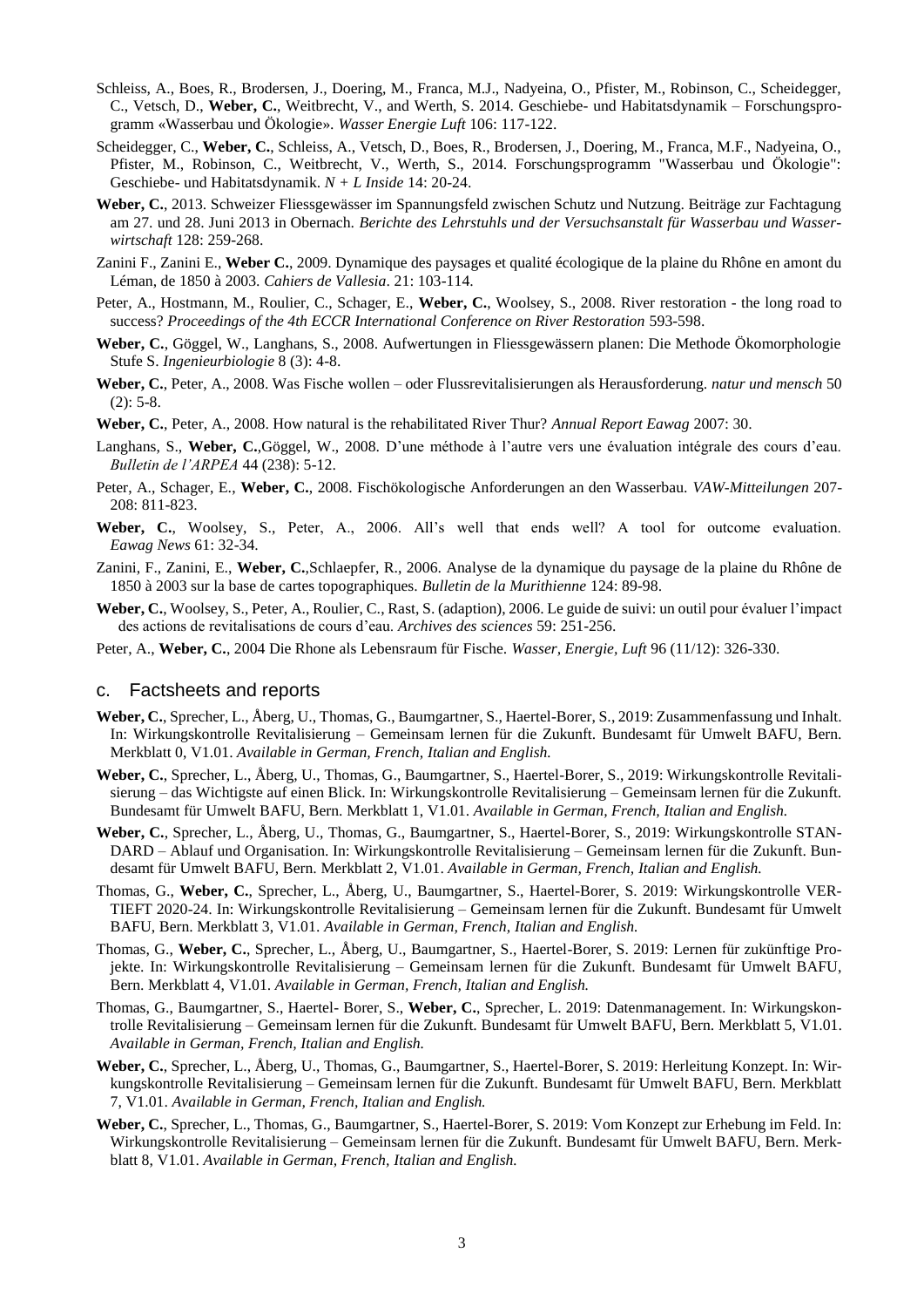- Di Giulio, M., Franca, M. J., Scheidegger, C., Schleiss, A., Vetsch, D., **Weber, C.,** 2017. Sediment- und Habitatsdynamik in Fliessgewässern. In: Geschiebe- und Habitatsdynamik. Merkblatt-Sammlung Wasserbau und Ökologie. Bundesamt für Umwelt BAFU, Bern. Einleitung. *Available in German, French and Italian.*
- **Weber, C.,** Döring, M., Fink, S., Martin Sanz, E., Robinson, C., Scheidegger, C., Siviglia, N., Trautwein, C., Vetsch, D., Weibrecht, V., 2017. Sedimentdynamik im Gewässernetz. In: Geschiebe- und Habitatsdynamik. Merkblatt-Sammlung Wasserbau und Ökologie. Bundesamt für Umwelt BAFU, Bern. Merkblatt 1. *Available in German, French and Italian.*
- Döring, M., Facchini, M., Fink, S., Franca, M. J., Martin Sanz, E., Robinson, C., Scheidegger, C., Siviglia, N., Trautwein, C., Vetsch, D., **Weber, C.,** 2017. Sedimentdynamik und ihre Auswirkungen messen. In: Geschiebe- und Habitatsdynamik. Merkblatt-Sammlung Wasserbau und Ökologie. Bundesamt für Umwelt BAFU, Bern. Merkblatt 2. *Available in German, French and Italian.*
- Juez, C., Franca, M.J., Fink, S., Scheidegger, Ch., Siviglia, N., Stähly, S., Trautwein, C., **Weber, C.**, Schleiss, A., 2017: Bedeutung und Einflussfaktoren der Feinsedimentdynamik. In: Geschiebe- und Habitatsdynamik. Merkblatt-Sammlung Wasserbau und Ökologie. Bundesamt für Umwelt BAFU, Bern. Merkblatt 3. *Available in German, French and Italian.*
- Bryner, A., Scheidegger, C., Peter, A., Weber, C., 2013. Factsheet "Gewässerraum". Eawag, WSL.
- Känel, B., Göggel, W., **Weber, C.**, 2009. Methoden zur Untersuchung und Beurteilung der Fliessgewässer. Wasserpflanzen: Anleitung zur Probenahme. Bundesamt für Umwelt (BAFU). 60 p.
- **Weber, C.**, Peter, A.; 2008. Nationales Langzeit-Monitoring der Fischbestände in der Bachforellenregion der Schweizer Fliessgewässer. Report on behalf of the Federal Office for the Environment. Eawag. 55 p.
- **Weber, C.**, Peter, A.; 2007. Die Fischgemeinschaft in der revitalisierten Birs bei Münchenstein Schlussbericht des Forschungsprojekts der Eawag. Internal report. Eawag. 14 p.
- Woolsey, S., **Weber, C.**, Gonser, T., Hoehn, E., Hostmann, M., Junker, B., Roulier, C., Schweizer, S., Tiegs, S., Tockner, K., Peter, A. 2005. Handbook for evaluating rehabilitation projects in rivers and streams. A publication of the Rhone-Thur Project, Eawag, WSL, LCH-EPFL, VAW-ETHZ, 112 p. Download: [www.rivermanagement.ch](http://www.rivermanagement.ch/)

**Weber, C.** 2001 Zur Einfuhr von Zierfischen in die Schweiz. Bundesamt für Veterinärwesen. 54 p.

## d. Theses

- Weber, C. 2006 River rehabilitation and fish The challenge of initiating ecological recovery. Doctoral thesis in Environmental Science at the Swiss Federal Institute of Aquatic Science and Technology (Eawag) and the Swiss Federal Institute of Technology Zurich (ETH).
- **Weber, C.** 2000 Langzeit-Monitoring der physiologischen Aktivität und der Transplantation von *Bactrospora dryina*: Ein Beitrag zur Naturschutzbiologie einer seltenen Mittelwaldflechte. Diploma thesis in Biology at the Swiss Federal Institute for Forest, Snow and Landscape Research (WSL) and the University of Berne, Switzerland.

### e. Online text

#### *Science blog for the transdisciplinary website on river restoration [\(www.plattform-renaturierung.ch\)](http://www.plattform-renaturierung.ch/)*

- **Weber, C.** 2016. Land unter: Revitalisierungsprojekte bei Hochwasser. Que d'eau, que d'eau ! Les revitalisations face aux crues.
- **Weber, C.** 2015. Ganz schön provokativ: Die fünf Mythen der Revitalisierungsökologie/ Une thèse provocatrice: les cinq mythes de l'écologie de la restauration.

### *Science blog from ETH Zurich [\(www.ethz.ch/de/news-und-veranstaltungen/eth-news/zukunftsblog.html.ch\)](http://www.ethz.ch/de/news-und-veranstaltungen/eth-news/zukunftsblog.html.ch)* Vetsch, D., **Weber, C.**, Scheidegger, C. 2015. Freier Lauf für Fliessgewässer.

**Eight articles for tschau.ch** - an information platform for young people in Switzerland (2012)

- 1. Umwelt die Welt um uns herum (Lebensraum/ Naturgefahren/ menschlicher Einfluss)
- 2.Leben ist Bewegung (Mobilität/ Verkehr/ Transport)
- 3.I've got the power (Energie, Energieproduktion, Energieverbrauch)
- 4. Von Klimakillern und Klimarettern (Klima/ Klimawandel)
- 5. Alles im Fluss? (Wasser, Wassernutzung)
- 6. Du bist, was Du isst (Nahrungsmittel und ihre Herstellung)
- 7.Was übrig bleibt (Abfall/ Recycling/ Ressourcenverbrauch)
- 8. Der Mensch: Eine von acht Millionen Arten (Biodiversität/ Artentstehung und -verschwinden)